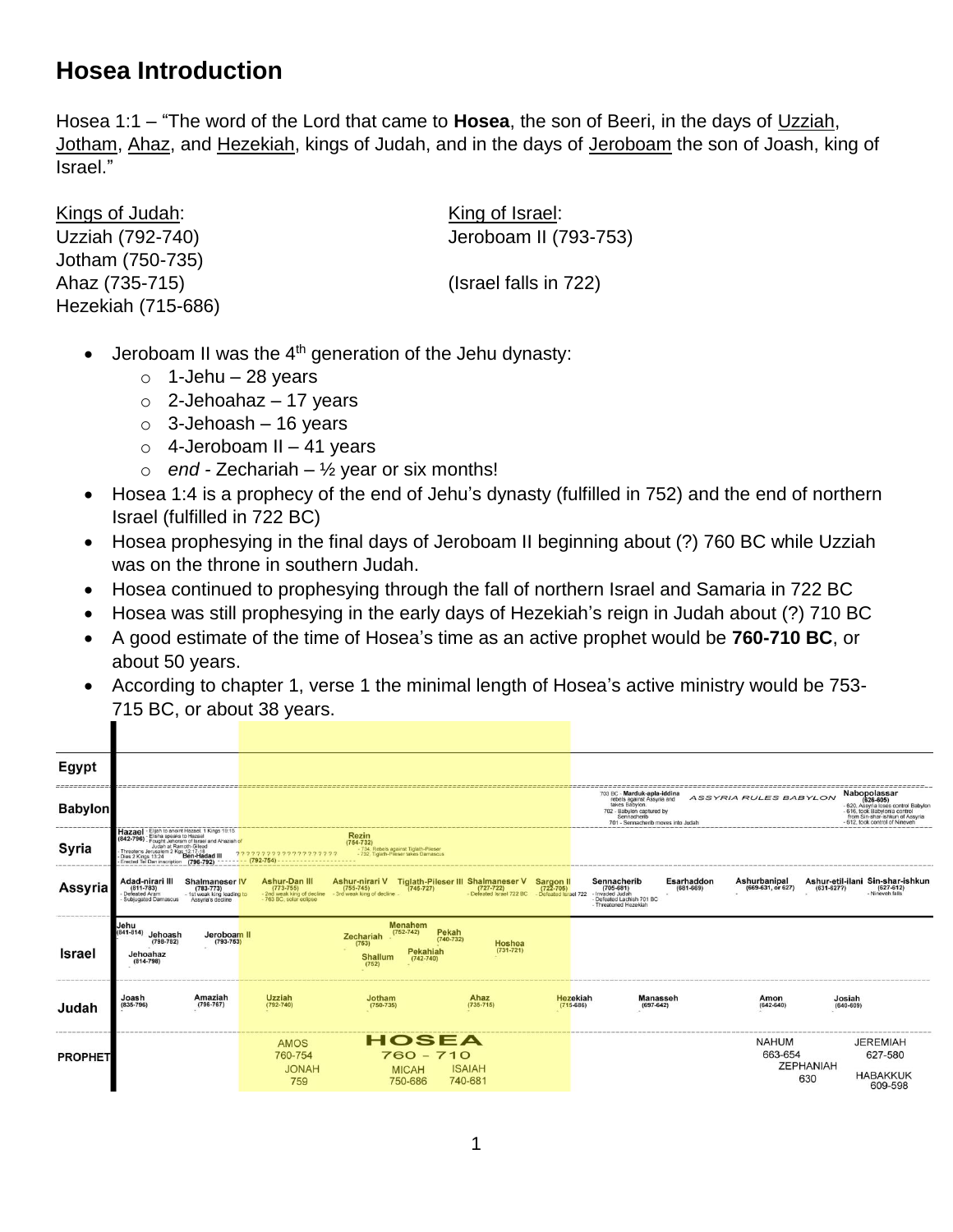## **Basic Outline of Hosea**

- 1. Personal Chapters 1-3
	- a. Chapter 1 Hosea marries Gomer and has three children
		- i. Jezreel, a son, God will punish the house of Jehu for the blood of Jezreel and end the kingdom of Israel
		- ii. Lo-ruhama, a daughter, meaning "she has not received mercy" for God will have no more mercy for Israel and will not forgive them.
		- iii. Lo-ammi, a son, meaning "not my people" for Israel is not God's people and Yahweh is not Israel's God.
		- iv. Yet, there will be a restoration
	- b. Chapter 2 Israel is unfaithful (Gomer also appears to have become unfaithful.)
	- c. Chapter 3 Hosea is told to love Gomer again or to welcome her back into his house.
- 2. Prophecies Chapters 4-14
	- a. Chapter 4-5 Israel is unfaithful
	- b. Chapter 6 Israel will come back to Yahweh in the last days, but will be punished beginning in Hosea's day
	- c. Chapter  $7-12$ 
		- i. Chapter 7 Israel turns to Egypt and Assyria
		- ii. Chapter 8 Israel turns to idols and altars of sin
		- iii. Chapter 9-10 Israel prospered and turned to their own strength but will be driven out of the Lord's land
	- d. Chapter 13-14
		- i. Chapter 13 Israel will be judged here in history
		- ii. Chapter 14 Israel will return and be saved in the future

## **Hosea's Marriage to Gomer**

There are four typical interpretations for Hosea's marriage:

- 1. Hypothetical Marriage
	- a. In this view there was never a marriage. It was either a vision or a symbolic story or an allegory.
	- b. Believed by Jews in the Middle Ages into the 1800's
	- c. Supported because God would never allow, cause or use such an immoral marriage
	- d. Logical because:
		- i. Hosea's ministry would have been destroyed by immorality
		- ii. The time between the birth of the children would have been too disconnected to have any meaning
	- e. Rejected because:
		- i. It is not written like an allegory
		- ii. Gomer seems to be a real person
		- iii. Too many details that have no symbolic meaning are provided
		- iv. Why write an allegory in two chapters (1 and 3) and separate them with the longest chapter in the book (chapter 2)
- 2. Literal Marriage where Gomer is already a prostitute when Hosea marries her
	- a. There was a marriage where Hosea married a prostitute, likely a temple prostitute
	- b. This is what it means when God tells Hosea to, "take to yourself a wife of whoredom and have children of whoredom."